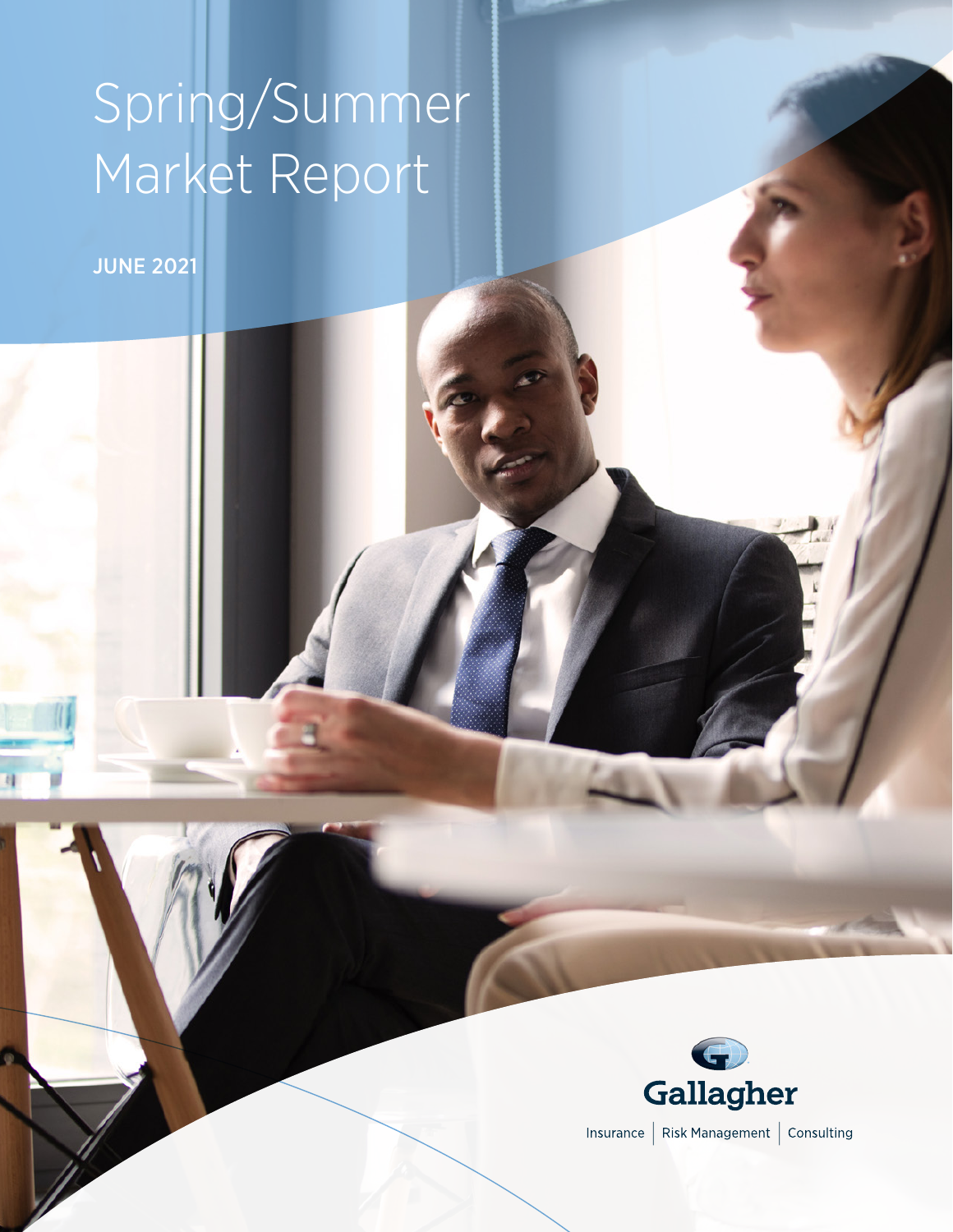# 2021 Spring/Summer Market Report

As we reach the midpoint of 2021, the market remains very challenging and is pretty similar to 2020. While there is optimism toward some moderation in premium increases, it has yet to be widely seen in year-to-date 2021 renewals. Across the industry, renewals for many companies have been upwards of 20%, which was unsettling after an already difficult year. What has made this market even more troubling is that there is no one single event to point to as the cause. Instead, a confluence of factors have challenged the industry, including social inflation, increased storm activity and pandemic losses. Additionally, carriers' ability to offset these results through investment income remains a challenge due to the lower interest rate environment.

Unfortunately, these factors likely will impact the market for some time. Despite pushing significant rate increases across most lines in 2020, the industry's combined ratio hovered around 100%. Accordingly, all market indicators point to a continuation of premium increases for the balance of the year and possibly into 2022.

However, there is optimism for some moderation in certain lines as we move into the latter half of 2021. Many carriers have reported stronger results in the first quarter of this year, but that progress must be sustained for several quarters to see a market shift. The challenges have not kept out new capital and the market is seeing some expansion, which will inevitably lead to more competition. Finally, despite across-the-board increases on January 1 reinsurance renewals, the rate increases ultimately ended up at the lower end of initial projections.

In this report, we will analyze the market conditions for each major line of coverage and offer guidance to help you ensure a successful renewal outcome.

# Property

Natural disasters and catastrophic losses remain a key driver for the property market. The rise in unmodeled losses (such as the Midwest derecho and Winter Storm Uri in Texas) continues to impact the industry.

# What we saw in 2020

- 2020 was the most active Atlantic hurricane season on record with 30 named storms, according to the National Oceanic and Atmospheric Administration.
- The continuation of unmodeled risks continued to plague the property marketplace (e.g., wildfires in California).
- Carriers scrutinized their clients' statements of values, demanding in many cases that values be raised.
- For the third straight year, carriers obtained significant rate increases across their property portfolios.

### **Q1 2021 Property Rate Changes** Gallagher — U.S. Clients



13.7% median rate change in Q1 2021\*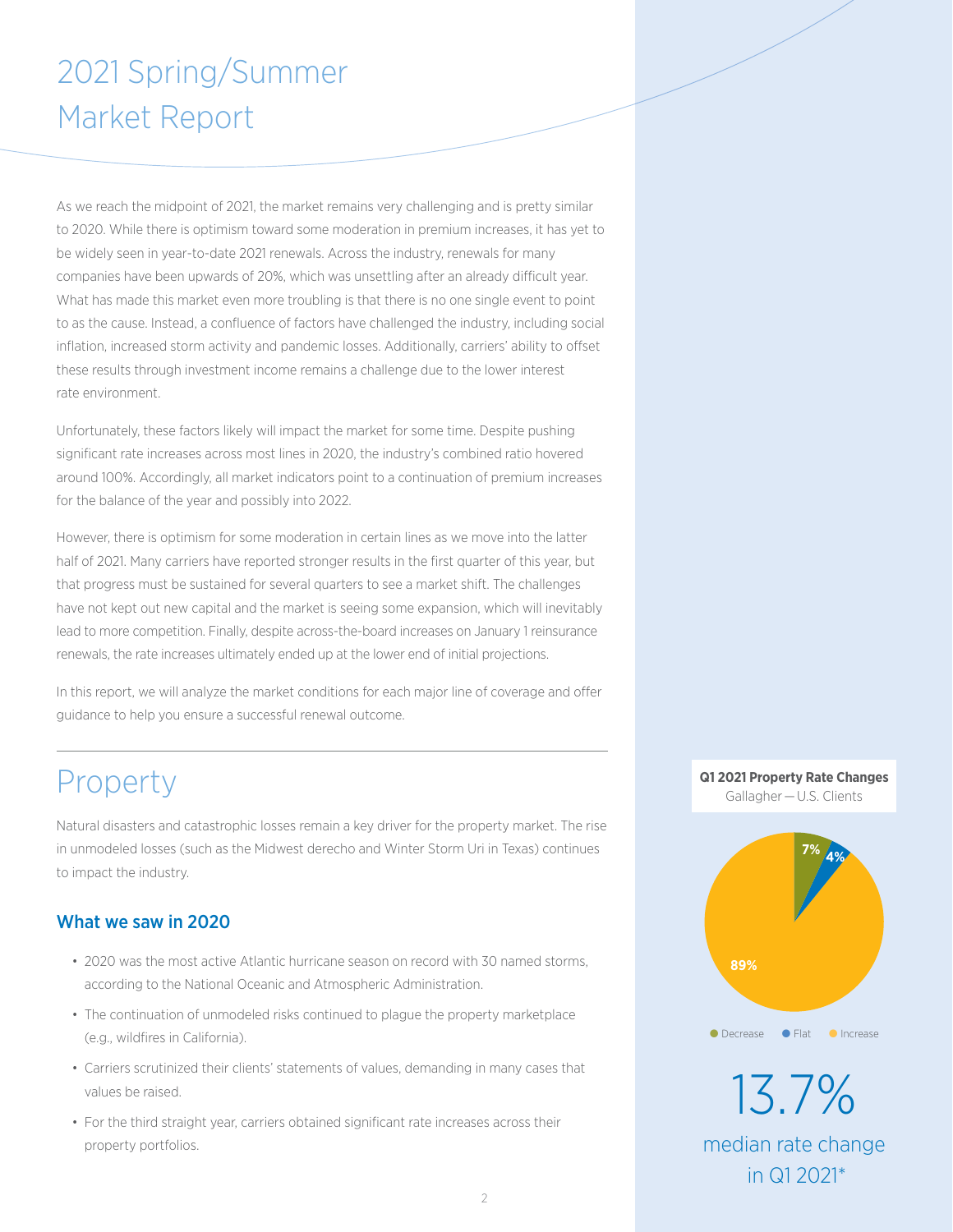### What we are we seeing now

- The winter storm (Uri) that hit Texas in February is the latest catastrophic event to occur with losses likely exceeding \$20 billion.\*
- Carriers are continuing to push sizable rate increases in the national property space (rates more than 20%).
- Carriers are demanding more data and are more selective regarding which submissions they quote.
- Changes in coverage terms and conditions in the property marketplace remain significant.
	- » Increasing deductibles, shrinking sublimits—especially in catastrophe-exposed geographies (CAT)—and carriers' conservative limit deployment have led to less favorable terms and conditions for clients.
- Some clients are buying less insurance (or taking on higher retentions) to offset the rate increases.

### What we are watching

- New capacity entering the marketplace (specifically in Bermuda and London).
- Court decisions on U.S. business interruption (BI) exposure due to past COVID-19-related losses.
- Impact of economy reopening.
	- » Implications of new working models and supply chains.
	- » Underreporting values will not serve or save premium in the long run.
	- » Impact on BI exposure.
- Full long-term impact yet to be determined with so many unusual losses and claims this year.

#### Navigating the many risk management disrupters that exist

| COVID-19 impact on revenue | Civil unrest                        | Convective storms         |
|----------------------------|-------------------------------------|---------------------------|
| Idle and vacant facilities | Facilities reopening                | Cyber risk/cyber attacks  |
| Maintenance concerns       | New COVID-19 protocols              | Energy storage systems    |
| Natural catastrophe losses | Non-modeled losses                  | Increased storage heights |
| Remote working             | On-site loss control visits delayed | Solar installations       |
| Supply chain interruptions | Water damage                        | Valuation                 |
| Winter freeze              |                                     | <b>Wildfires</b>          |
|                            |                                     |                           |

\* <https://www.claimspages.com/news/2021/03/15/uri-could-signal-aboveaverage-cat-loss-year/>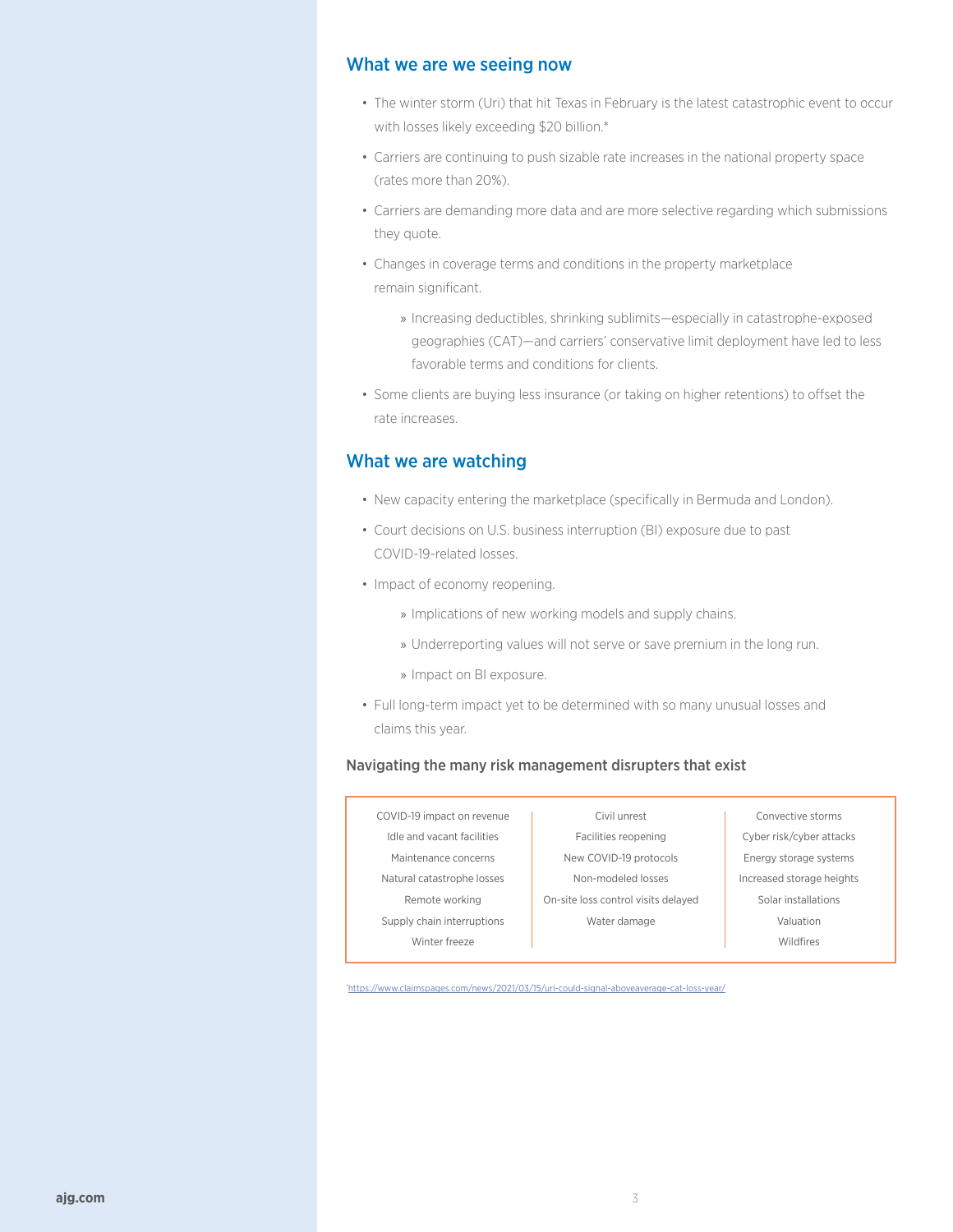# Maximizing outcomes

- Communicate, communicate and communicate.
- Obtain third-party engineering.
- Focus on loss control recommendations (loss mitigation strategies).
	- » Carriers are not afraid to walk away from long-term clients.
	- » Carriers want to partner with clients who demonstrate a willingness to implement loss control recommendations.
- The amount of information carriers are requiring has increased dramatically in the past 10-15 years. Some models can require more than 100 data points. Get your data early and have it ready to go well in advance of your renewal (four to six months).
- Historical loss history matters. Create a narrative regarding lessons learned from losses and steps you are taking to prevent such losses.

Bottom line: Risk managers need to be willing to change and evolve with the times or face an uphill battle with regard to renewal.

# Workers' Compensation

Rate reductions on the workers' compensation side have moderated. We believe the market is at or near the bottom. Going forward, savings that were relied on in this space to offset other expenses will not exist for much longer.

# What we saw in 2020

- Claim counts fell across all industries except healthcare.
- There was a significant spike in healthcare claims.
- The claim mix has shifted toward higher severity.
- Changes in the workforce including higher turnover and fewer women in the workforce.
- Presumption laws created additional compensable claims.
- The choppy recovery corresponded to COVID-19 waves and reopenings.

### What we are seeing now

- Mass vaccinations causing a drop in COVID-19 claims volume, some vaccine reaction claims, new COVID-19 variants, reopenings, and changes in state COVID-19 guidelines.
- Stimulus, savings buildup and pent-up demand from extended quarantine



0% median rate change in Q1 2021\*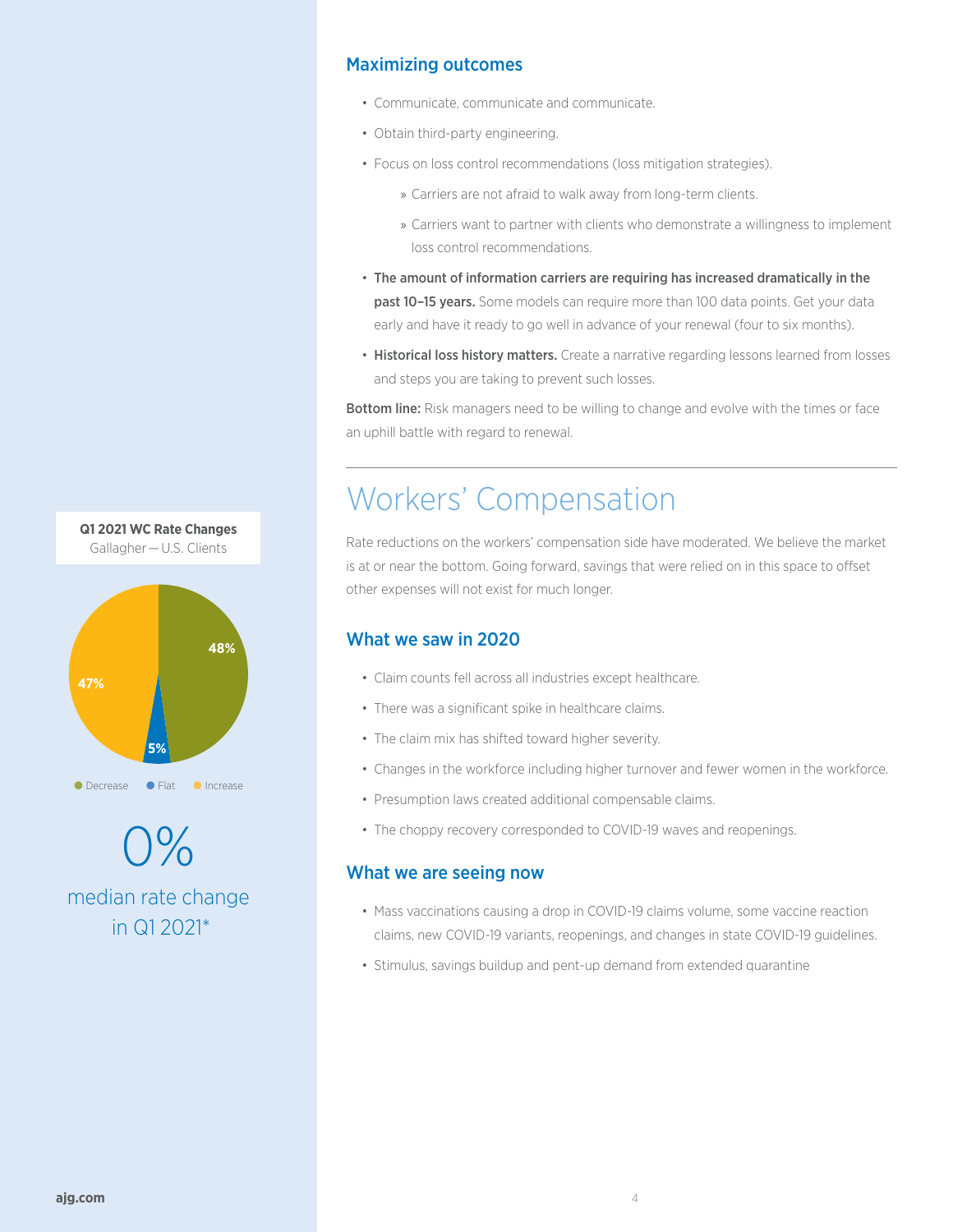### What we are watching

- Industries are recovering, but there is room to go.
- Employees are returning, but are they prepared?
	- » Are newer workers going to have higher accident frequency?
- Claim trends are impacted by the changing nature of the workplace (i.e., more work from home).
- COVID-19 is still active in the country.
	- » COVID-19 long haulers continue to feel symptoms long after the days or weeks that represent a typical course of the disease.
	- » Presumptive laws Introduction of legislation in at least 12 states that create workers' compensation presumption of compensability, which could apply to infection diseases and pandemics beyond COVID-19, which will make it interesting to see how carriers, regulators and employers respond.
	- » Delayed medical treatment.
	- » Potential increase in mental health claims.
	- » Potential changes to workers' compensation regulation on infectious disease.

### Maximizing outcomes

#### For employees

- Protocols for COVID-19 exposures
- Processes and safety practices
- Training and monitoring

#### With underwriters and actuaries

- Communication is key: Remember, you control the story.
- Ensure all safety and loss control efforts are documented and up to date.
- Analyze claim trends — volume, severity and complexity (with and without COVID-19).

# **Casualty**

### What we saw in 2020

- Frequency of claims associated with the economic shutdown were down in 2020, with the biggest reduction in commercial auto.
- COVID-19 may have paused some of the impact of social inflation in 2020, but social inflation is not going anywhere.
	- » Increase in plaintiff activity (rate of attorney involvement was up)
	- » Continued increase in litigation funding
	- » Attorney's leveraging technology and sharing tactics/information
	- » Jury makeup and millennials' views toward more social and corporate accountability
	- » Nuclear verdicts, large judgments and settlements targeting the deep pockets of large corporations, leading to a hefty swing in rate increases for Fortune 500 companies



9.1% median rate change in Q1 2021\*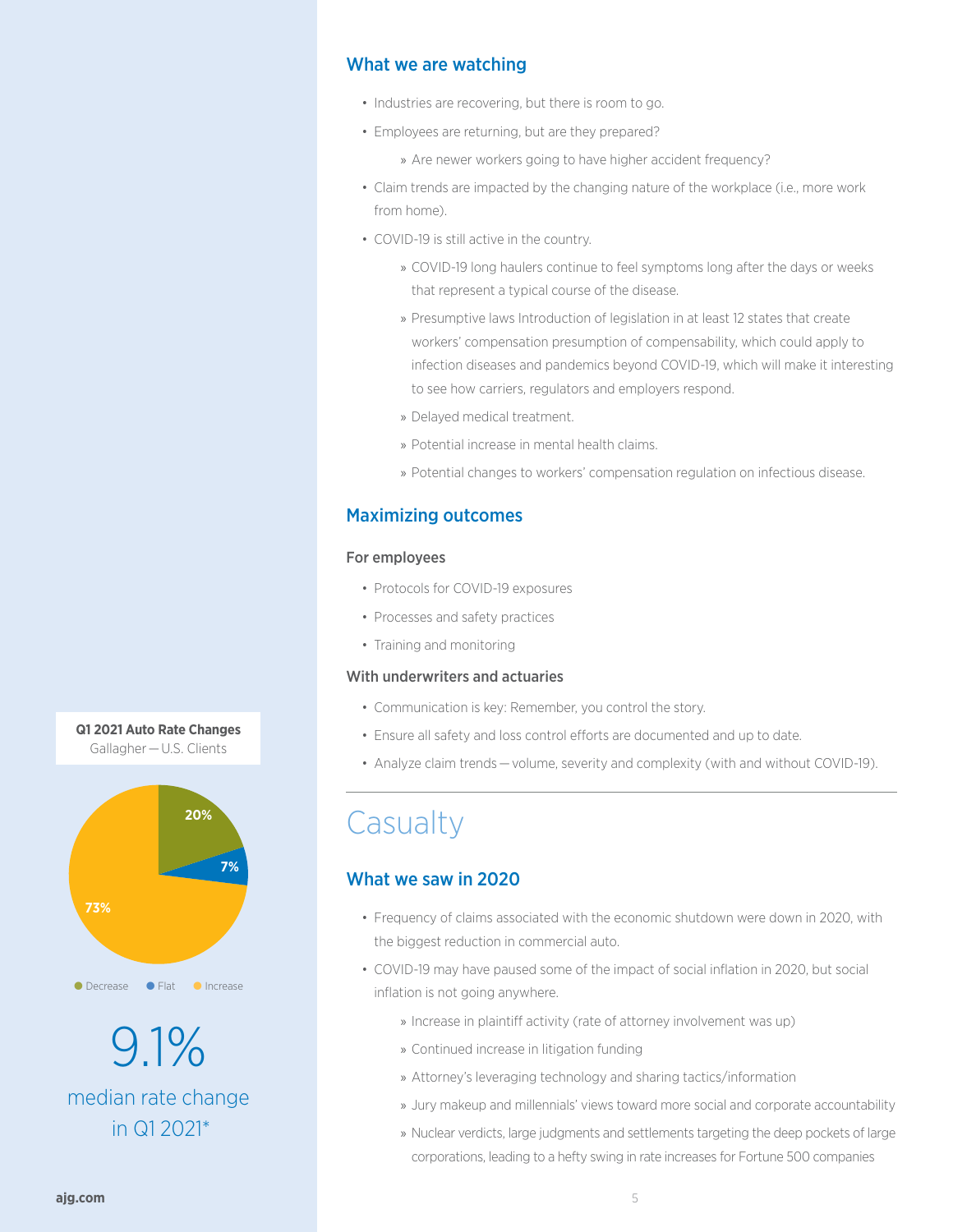

3.5% median rate change in Q1 2021\*



median rate change in Q1 2021\*

- Many primary umbrella/excess markets are requiring higher auto liability limits of \$2 million to \$5 million or, in some cases, \$10 million.
- 2020 umbrella/excess rates continued to climb to their highest levels in recent yearsmore than 15% on almost every renewal—with significantly higher increases on the vast majority of larger clients, especially clients with heavy auto fleet exposures or clients who operate in higher-hazard industries.
- Rate increases were not limited to the primary carrier. Rate increases continued through the excess liability tower as excess markets are focused on rate relativity and rate adequacy.

## What we are seeing now

- As courts reopen and handle their backlogs, we expect frequency to return to (or exceed) pre-pandemic levels.
- In a post-COVID-19 environment, communicable disease exclusions are also being added. These exclusions are wide-ranging, with some eliminating all communicable diseases and others only COVID-19.
- Restrictive terms and conditions might have a material impact on the value of the coverage beyond the hard dollar structure and pricing changes imposed upon renewal.
- In addition to communicable disease exclusions, underwriters have added a host of others, including sexual abuse and misconduct (SAM), traumatic brain injury (TBI), wildfires, opioids, cannabis, glyphosate and on-premises violent acts.
- Certain claims are shaking the market.
	- » Active shooter and general stand-alone terrorism-related incidents are increasing.
	- » Increases in both frequency and severity of wildfires have triggered new litigation.
	- » The increase in carelessness of construction workers lead to construction liability losses.

# What we are watching

- Many carriers are also restricting the amount of limit they are willing to put forth or repositioning their capacity at a higher level (e.g., carriers that historically offered \$25 million lead umbrella policies are now limiting their lead positions to \$10 million or less, in most cases).
- With additional capital entering the marketplace and improved carrier earnings, will carriers rethink their capacity management?
- Capacity management: Carriers want to limit exposure to higher umbrella and excess layers. We've experienced multiple instances in which clients were unable to buy the limits they purchased in the prior year because of a lack of availability. Clients need to involve substantially more carriers and often substantially more premium to achieve the same limits as those expiring.
- Lead umbrella rates:
	- » Carriers finally appear to be at a point where rate is exceeding lost cost trends.
	- » Although most clients are seeing rate increases in umbrella, clients with revenue in excess of \$500 million are still seeing more sizable rate increases.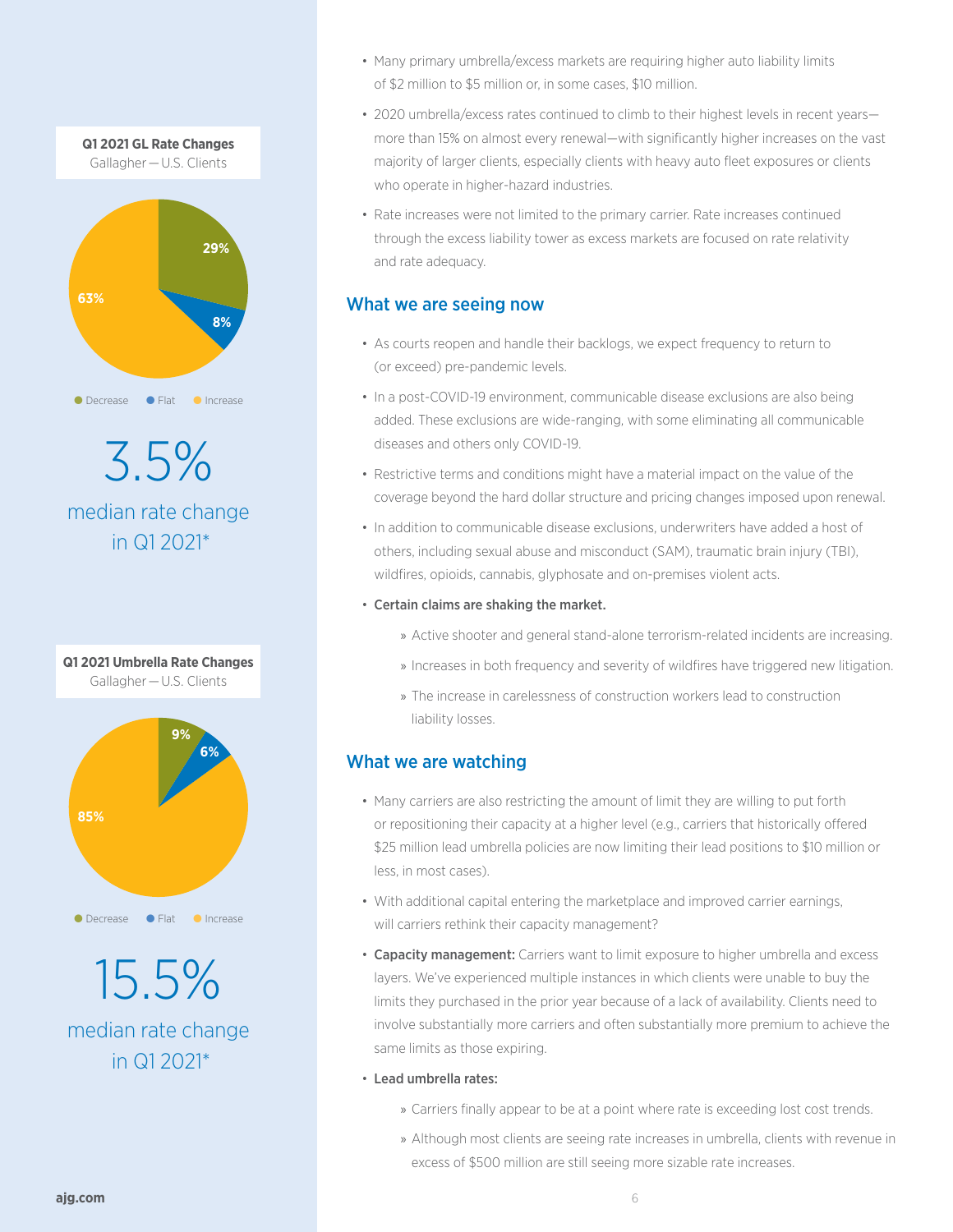### Maximizing outcomes

- Develop a plan to align with your risk management goals moving forward for years to come.
	- » Conduct a strategic review of your exposures and risk management goals. Get an overview of the market condition and possible outcomes with regards to the renewal.
	- » Align primary and excess marketing strategies to maximize options.
		- Potential is there for packaging with the primary to support a stable lead umbrella option.
	- » Obtain alternative primary underlying limits to maximize options for the excess.
		- Try and find other coverage lines, such as property, to find economies and maximize relationships clients have with different markets across the board.
		- Look at different attachment points.
	- » Review options for higher limits through buffers of selective self-insurance.
	- » Submit renewal to various lead markets, and obtain feedback on various attachment points, maximum capacity (block and ventilated), and any new minimum and mandatory coverage restriction.
- Market continues to be challenging, but there are options that contain built-in flexibility levers.

In the excess casualty space, there are options and a number of different ways that we can approach the market in conjunction with other coverage lines to maximize options and explore a wide range of solutions.

# Directors & Officers

The Directors & Officers (D&O) marketplace has been distressed for several quarters, with every aspect impacted, including premium, retention, capacity, attachment, and terms and conditions. That said, the market seems to have ameliorated in the second quarter, with average increases between 15%–50%. The market for privately held companies is not nearly as difficult as the publicly traded D&O market, although larger private companies are continuing to see double-digit increases.

### What we have seen

- Frequency of securities class actions has increased.
- Core filings have been on the rise since 2015.
	- » Emerging plaintiff attorneys have entered the securities litigation arena, bringing what some have suggested are lower-quality cases and targeting smaller companies, including smaller market cap drops.
	- » The shift from state court to federal court for merger objection cases has also contributed to the increase.
- Event-driven securities claims have increased—cyber breaches, COVID-19, the #MeToo movement and others.
- The reasons we are in a difficult D&O market can be distilled to three main categories.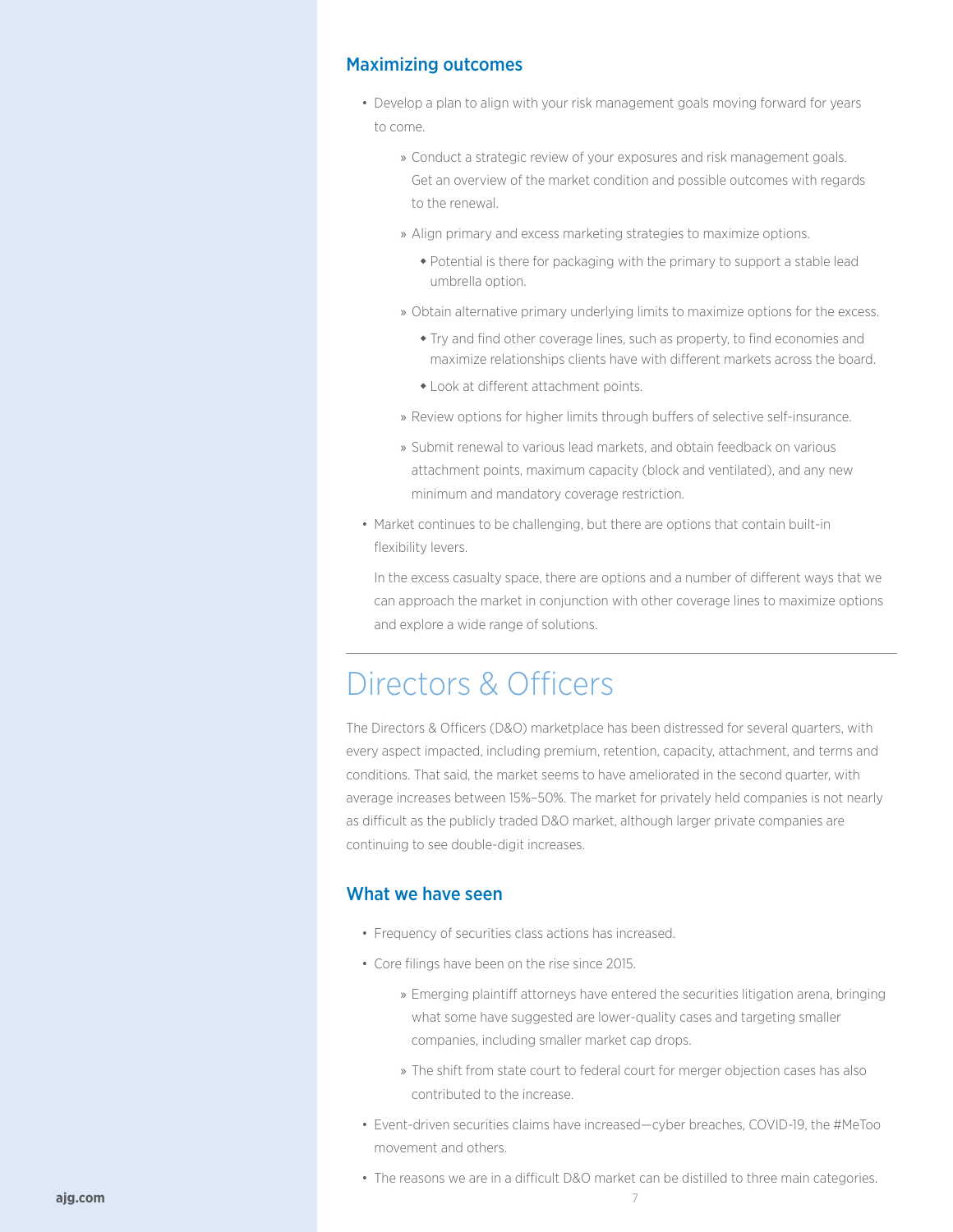

10.1% median rate change in Q1 2021\*



20.5% median rate change in Q1 2021\*

**1. Frequency**—As stated above, we've had many years of elevated claims frequency due to increases in both core filing and M&A filings. Looking forward, we may continue to see increased frequency. A record number of companies went public in 2020. According to Cornerstone Research, nearly 20% of IPO companies have a core filing made against them within four years of going public, and the median lag for a Section 11 or state 1933 Act claim is about nine months post-IPO.

2. Severity-While the average settlement in 2020 increased to \$54.5 million, it is only 15% higher than the prior nine-year average. Carriers are concerned about mega-settlements, which are D&O claims that settle for more than \$100 million. There is also quite a backlog of securities class actions that have not yet settled or been dismissed — over 500 in the pipeline. Regarding severity, the question will be whether the backlog will cost more per case than the ones we've seen thus far and what the aggregate cost to the industry will be given the large pipeline?

 Defense costs are going up dramatically. There are more attorneys on each claim these days, and their rates are going up sharply. One carrier said they are paying almost double the defense costs compared to seven years ago.

3. Other Complications—The Supreme Court's 2018 ruling in *Cyan* also had an instant impact on the hardening market. The court found that Section 11 claims could be brought in state court and can't be removed to federal court under the provisions of the Securities Litigation Uniform Standards Act (SLUSA). D&O pricing for IPOs increased dramatically, with many fearing that fewer cases would be dismissed, discovery costs would not be stayed in state court, and companies would face litigation in multiple states. Fortunately, last year the Delaware Supreme Court held in *Sciabacucchi* that federal forum selection clauses in company charters were facially valid. This was viewed as a big win for insureds, but the question remained: How would other states view the issue? Since then, California has also upheld their use. We are currently seeing the impact of these rulings, as Cornerstone Research has reported a sharp decline in state court 1933 filings.

# Maximizing outcomes

### Beating the averages

- Start early (120 days out or even earlier), but anticipate delays in the quoting process.
- Communicate early and often with internal stakeholders.
- Develop relationships with underwriters—incumbent as well as alternatives.
- Showcase positive risk factors.
- Consider leveraging ancillary lines.

### Possibly improved market conditions

- 2021's increase might be muted compared to 2020 because:
	- » Most carriers have reduced their loss ratios significantly during the past two years.
	- » Carriers may see further benefit from either reduced 2020 SCA claim frequency or sustained case dismissal rates above 50%.
	- » New or rejuvenated capacity may enter the D&O marketplace throughout 2021.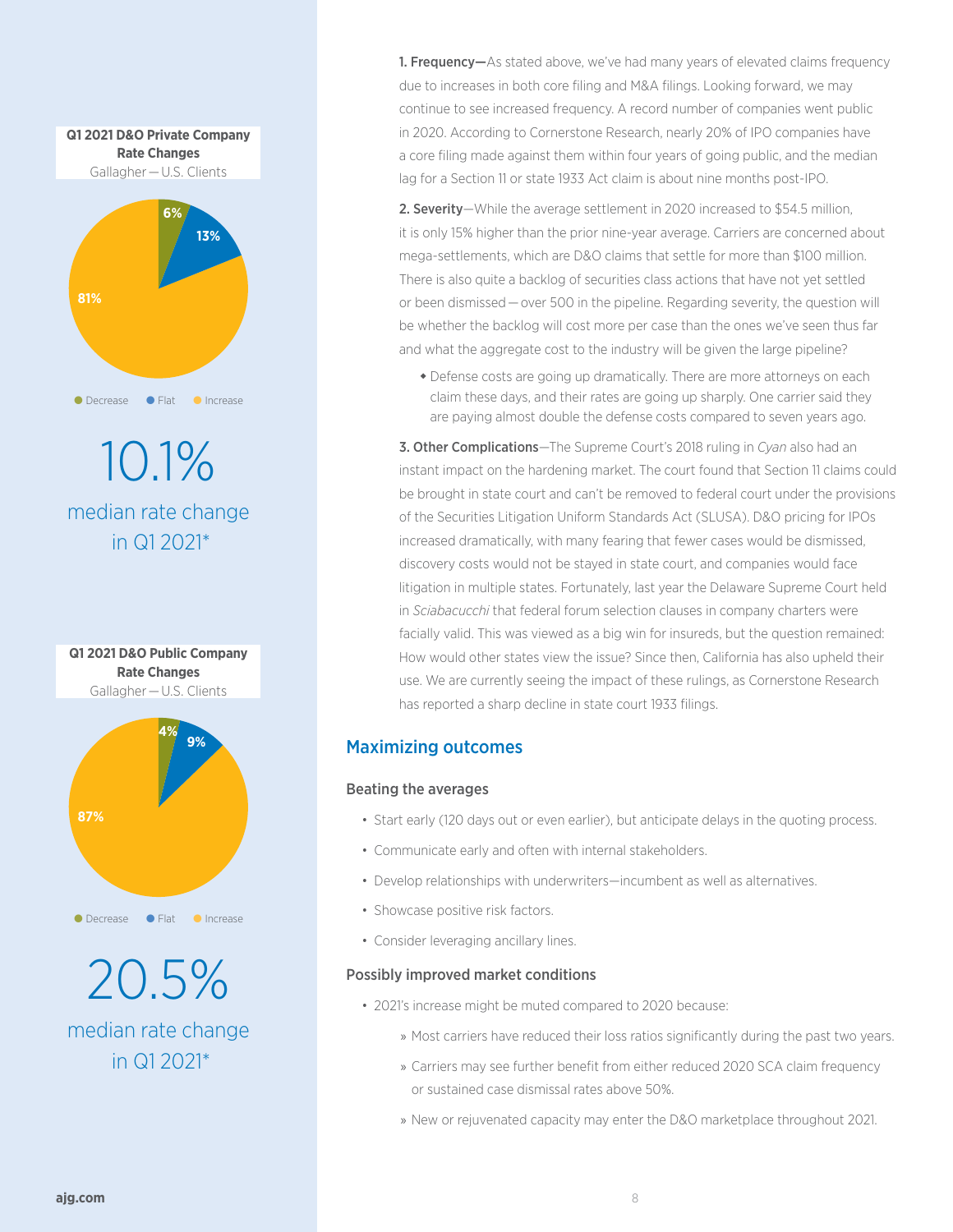#### What to expect for the remainder of 2021 in order of carrier priority

- Capacity: Even though most cuts in capacity took place in 2019-2020, capacity will be reviewed intently.
- Excess attachment points: Expect upward movement.
- Retentions: Most retention increases took place in 2020; expect fewer increases in 2021 absent large growth in exposures.
- Premium: Price increases continue to take effect across the board and remain in the double digits.
- Terms and conditions: Tightening of ERP, Side A reinstatements, and reductions in derivative demand investigative costs are seen frequently.

# Cyber

For the majority of its relatively short life, the cyber insurance market saw rapid expansion and nimbly evolved to meet changing cyber threats. Cyber insurance buyers enjoyed expanding coverage terms, plentiful capacity and flat to falling rates in a highly competitive marketplace. With the rise in ransomware attacks across the U.S. and increases in carrierreported losses, the cyber insurance market hit an inflection point in 2020.

### What we saw in 2020

- Carriers became pressured due to the increasing frequency and severity of cyber claims and a more stringent regulatory environment at the state, federal and international levels.
- We have moved from a long period of flat to falling cyber insurance premiums to a marketplace where underwriters are regularly seeking rate increases in an approximate range of 10% to 50% or more.
- We're seeing rate increases cut across most industry sectors, with larger companies subject to greater increases and increased underwriting scrutiny.
- 2020 began with the first real signs of a hardening market as the larger, more sophisticated risks in specific industry sectors became subject to greater underwriting scrutiny and ultimately increased premiums. In fact, even those clients with optimal data security controls were seeing rate increases in the 25%–50% range. Less attractive risks saw 100% and greater increases, if they were offered terms at all.

These trends continued and accelerated into the latter half of 2020, and continue to be even more challenging in 2021.

### What we are seeing now

- Ransomware attacks today usually involve six-figure extortion demands. Meet them or very sensitive information will get released to the world. Ransomware attacks are very high stakes, and this is the single most contributing factor to the hardening of the cyber market. Carriers are responding with higher rates, higher retentions and coinsurance requirements.
- Phishing is the fraudulent attempt to obtain sensitive information or data, such as usernames, passwords, credit card numbers or other sensitive details by impersonating a person or company to get access to that information.



12.6% median rate change in Q1 2021\*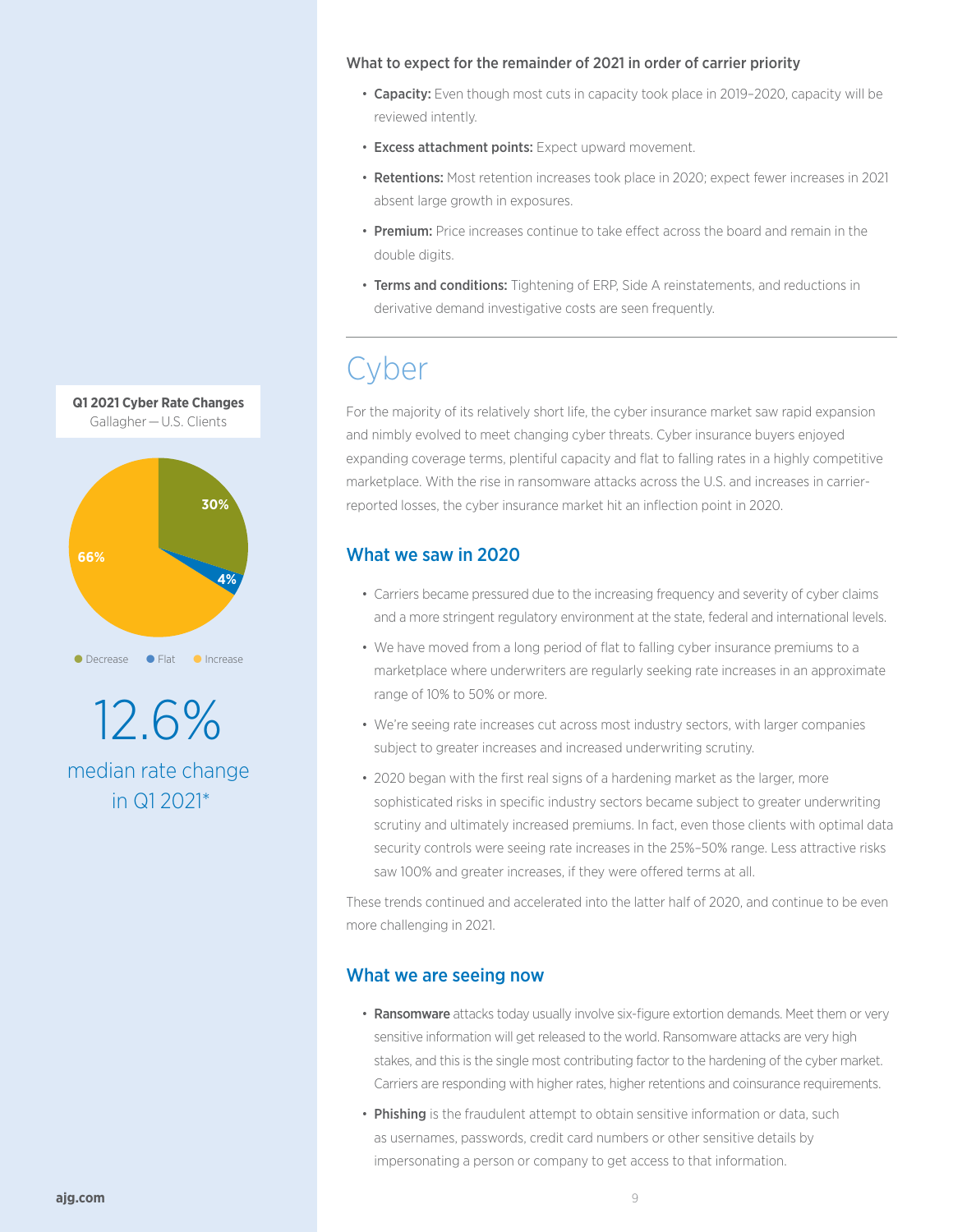- Email intrusion/spear-phishing targets specific people in an organization who have access to data that hackers want (e.g., HR director, finance employees, CEO).
- Vendor risks can be caused by an outsourced IT provider or HR consultant potentially exposing your data.
- Supply chain risks can result from an attack on a vendor or someone you have no direct connection to, but it could lead to a domino effect.
- System failures like a network going down for one reason or another, for example, may have consequences. Think about the structure of your system.
- Business interruptions may come with significant costs. They can be five to 10 times more expensive than the ransomware demand.
- Litigation is constantly evolving and can come from anywhere.

### What we are watching

- We are in a hard market, seeing 10%–50% increases or more in certain sectors. Are we at the peak?
- Competition remains robust, but capacity is starting to shrink — what will carriers' appetite be?
- Ransomware attacks are attracting increased scrutiny.
	- » Underwriting techniques are evolving as is the use of vulnerability scans and technology.
	- » An extensive set of questions from underwriters specific to controls in place to prevent and mitigate ransomware attacks, creating friction at renewal.

### Maximizing outcomes

#### What steps can be taken to prevent a cyber attack?

- Assess cyber risks.
	- » Vulnerability scans
	- » Penetration testing by hackers for hire
	- » Physical security controls
	- » Leverage threat intelligence
	- » Understand and prepare for insider threats
- Review incident response plans.
	- » Roles and responsibilities
	- » Interdisciplinary approach
- Establish IT security policies.
	- » Data governance
	- » Information security frameworks
	- » Risk management
- Conduct a tabletop exercise to test your incident response plan.
- Train employees to recognize cyber attacks and escalate issues.
- Manage vendor subcontractor risk.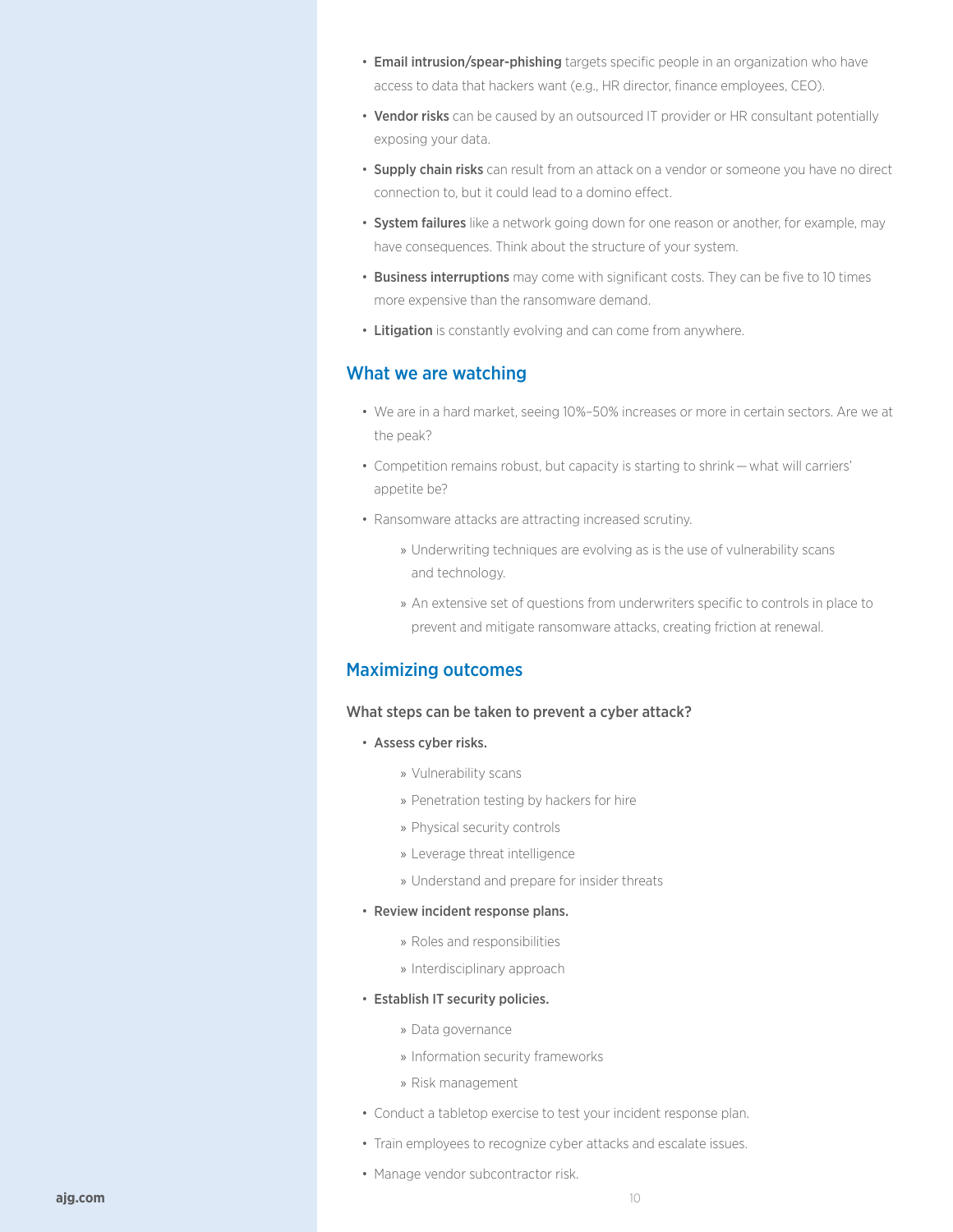#### Cyber risk transfer: cyber insurance

- Crisis management costs: Leverages the cyber risk management ecosystem that the policy provides (i.e., breach coach attorneys, IT forensics investigators, credit monitoring firms, mailing and call centers, public relations experts, data asset restoration professionals)
- Extortion costs: Immediate access to Bitcoin and trained negotiators
- Business interruption: Lost income due to downtime
- Data asset restoration: Restores data that is damaged or destroyed
- Third-party liability: Coverage for lawsuits from regulators, business partners and affected individuals

### Cyber coverage questions

- Ransomware: What are the latest applications, sublimits and coverage?
- Remote workforce: How is a computer system defined?
- Supply chain: What is your contingent business interruption coverage?
- Wrongful data collection: Is a breach required to trigger coverage?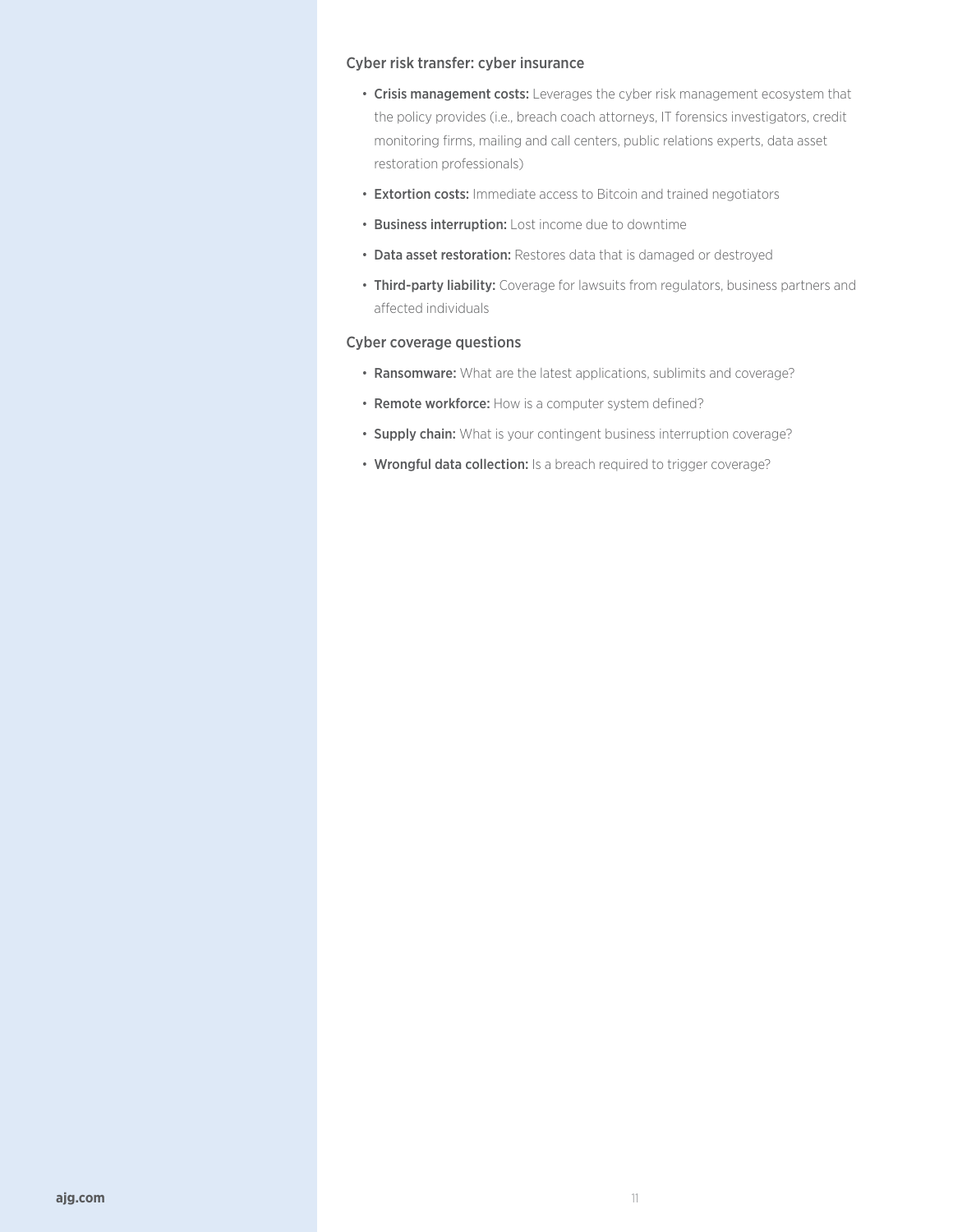# Conclusion

A recent carrier partner used the phrase "the big five" to describe this marketplace; that is, the big five lines of insurance that are causing the most pain are auto, property, umbrella/ excess, D&O and cyber. These five lines of insurance will continue to challenge brokers and clients alike throughout the rest of 2021. But we are beginning to see improved underwriting results and additional capital entering the marketplace, which could lead to some potential moderation in the second half of 2021. We will not be returning to a flat marketplace anytime soon, but hopefully, we have reached or are near the peak for at least four of the "big five": auto, property, umbrella/excess, and D&O. Unfortunately, we believe cyber is still in the early stages of a market correction.

Because of the highly nuanced nature of this market, it is imperative that you are working with an insurance broker who specializes in your particular industry or line of coverage. Gallagher has a vast network of specialists that understand your industry and business, along with the best solutions in the marketplace for your specific challenges.

# About the contributors



Linton B. Puckett is responsible for the leadership of Gallagher's national Market Relations practice. In this role, B. is responsible for developing and managing strategic carrier and intermediary relationships in Gallagher's U.S. Brokerage division. B. leads SmartMarket, Gallagher's platform that couples data with a dedicated engagement model to enhance carrier relationship strategies. B. also leads Gallagher's Client Advantage strategy, which partners with carriers to bring proprietary products and solutions to clients.

#### Linton B. Puckett

Vice President of Market Relations for Gallagher Global Brokerage — U.S. [Linton\\_Puckett@ajg.com](mailto:Linton_Puckett%40ajg.com?subject=)



Mark Stachura is responsible for the leadership of Market Relations & Placement, and developing and managing strategic carrier relationships in Gallagher's Central zone. In addition, Mark is responsible for all placement teams and activities within the Midwest, South Central and Great Lakes regions.

#### Mark Stachura

Regional Vice President, Market Relations & Placement for Gallagher Global Brokerage — U.S. [Mark\\_Stachura@ajg.com](mailto:Mark_Stachura%40ajg.com?subject=)

For more information, contact your local Gallagher representative.

For up-to-date information regarding COVID-19, please visit [ajg.com/pandemic](https://www.ajg.com/us/coronavirus-covid-19-pandemic/).

\*Source: Gallagher Drive US Client Data, Jan. 2021 – March 2021. The median is the value separating the higher half from the lower half data sample (or the middle value). Due to the variability that we're seeing in this market and specific account characteristics, individual rates may vary.